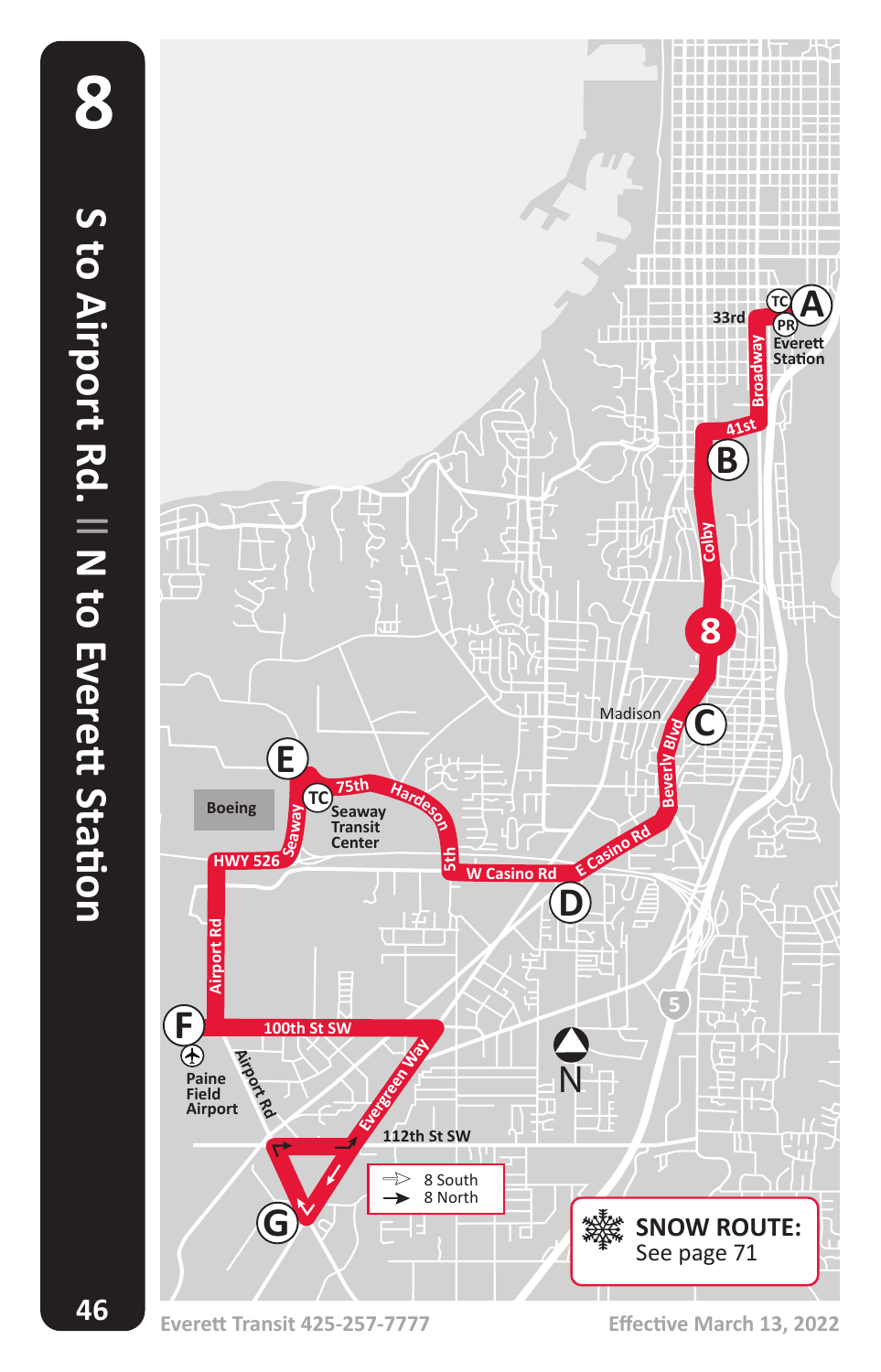# **Monday – Friday and Algebra 8**

## **SOUTH TO AIRPORT RD**

| Α                                   | B                           | С                                     | D                   | E                                | F                                    | G                           |
|-------------------------------------|-----------------------------|---------------------------------------|---------------------|----------------------------------|--------------------------------------|-----------------------------|
| Everett<br><b>Station</b><br>Bay D4 | <b>Colby Ave</b><br>41st St | <b>Beverly Blvd</b><br><b>Madison</b> | Casino<br>Evergreen | 75th St<br>Seaway<br><b>Blvd</b> | <b>Paine Field</b><br><b>Airport</b> | Airport<br><b>Evergreen</b> |
| 2441                                | 3000                        | 4130                                  | 5120                | 3680                             | 7030                                 |                             |
| 5:00                                | 5:04                        | 5:08                                  | 5:12                | 5:17                             | 5:24                                 | 5:34                        |
| 6:00                                | 6:04                        | 6:08                                  | 6:12                | 6:17                             | 6:24                                 | 6:34                        |
| 7:00                                | 7:04                        | 7:08                                  | 7:13                | 7:18                             | 7:25                                 | 7:35                        |
| 8:00                                | 8:04                        | 8:08                                  | 8:13                | 8:18                             | 8:25                                 | 8:35                        |
| 9:00                                | 9:04                        | 9:08                                  | 9:13                | 9:18                             | 9:25                                 | 9:35                        |
| 10:00                               | 10:05                       | 10:09                                 | 10:14               | 10:19                            | 10:26                                | 10:36                       |
| 11:00                               | 11:05                       | 11:09                                 | 11:14               | 11:19                            | 11:26                                | 11:36                       |
| 12:00                               | 12:05                       | 12:09                                 | 12:14               | 12:19                            | 12:26                                | 12:36                       |
| 1:00                                | 1:05                        | 1:09                                  | 1:14                | 1:19                             | 1:26                                 | 1:36                        |
| 2:00                                | 2:05                        | 2:09                                  | 2:15                | 2:21                             | 2:28                                 | 2:39                        |
| 3:00                                | 3:05                        | 3:09                                  | 3:14                | 3:20                             | 3:27                                 | 3:37                        |
| 4:00                                | 4:05                        | 4:09                                  | 4:14                | 4:20                             | 4:27                                 | 4:37                        |
| 5:00                                | 5:05                        | 5:09                                  | 5:14                | 5:20                             | 5:27                                 | 5:37                        |
| 6:00                                | 6:05                        | 6:09                                  | 6:14                | 6:19                             | 6:26                                 | 6:36                        |
| 7:00                                | 7:05                        | 7:09                                  | 7:14                | 7:19                             | 7:26                                 | 7:36                        |

#### **Bold type denotes p.m. times**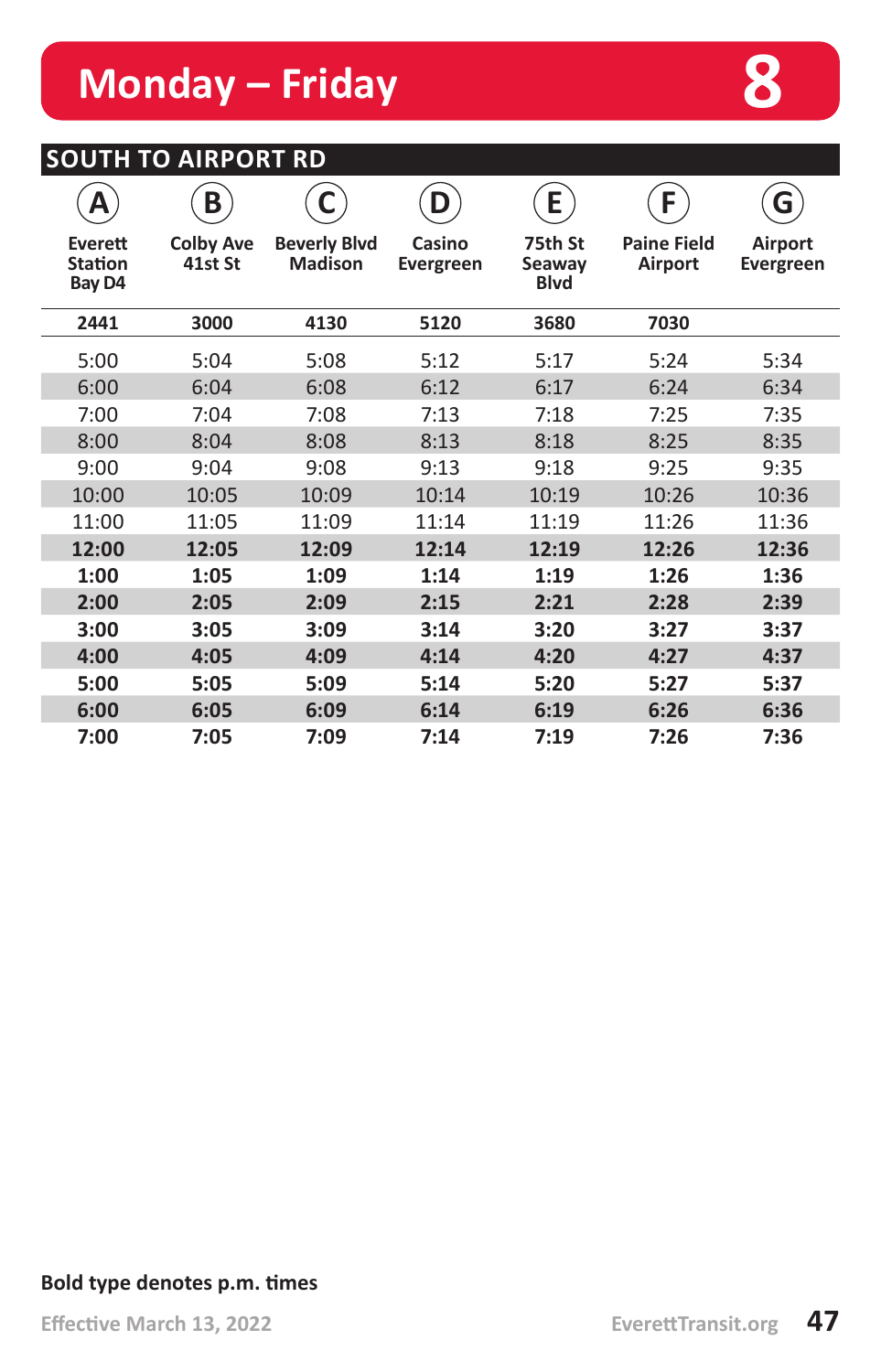**NORTH TO EVERETT STATION**

# **8 Monday – Friday**

| ------<br>◡                 |                                      |                            |                     |                                       |                             |                           |  |  |
|-----------------------------|--------------------------------------|----------------------------|---------------------|---------------------------------------|-----------------------------|---------------------------|--|--|
| G                           | F                                    | E                          | D                   | C                                     | B                           | Α                         |  |  |
| Airport<br><b>Evergreen</b> | <b>Paine Field</b><br><b>Airport</b> | 75th St<br>Seaway<br>Blvd* | Casino<br>Evergreen | <b>Beverly Blvd</b><br><b>Madison</b> | <b>Colby Ave</b><br>43rd St | Everett<br><b>Station</b> |  |  |
| 5288                        | 7030                                 | 3473                       | 5115                | 4120                                  | 3260                        |                           |  |  |
| 5:45                        | 5:55                                 | 6:00                       | 6:05                | 6:09                                  | 6:13                        | 6:23                      |  |  |
| 6:45                        | 6:56                                 | 7:01                       | 7:06                | 7:11                                  | 7:15                        | 7:25                      |  |  |
| 7:45                        | 7:56                                 | 8:01                       | 8:06                | 8:11                                  | 8:15                        | 8:25                      |  |  |
| 8:45                        | 8:56                                 | 9:01                       | 9:06                | 9:11                                  | 9:15                        | 9:25                      |  |  |
| 9:45                        | 9:56                                 | 10:01                      | 10:06               | 10:11                                 | 10:15                       | 10:25                     |  |  |
| 10:45                       | 10:56                                | 11:01                      | 11:06               | 11:11                                 | 11:15                       | 11:25                     |  |  |
| 11:45                       | 11:56                                | 12:01                      | 12:06               | 12:11                                 | 12:15                       | 12:25                     |  |  |
| 12:45                       | 12:56                                | 1:01                       | 1:06                | 1:11                                  | 1:15                        | 1:25                      |  |  |
| 1:45                        | 1:56                                 | 2:01                       | 2:07                | 2:13                                  | 2:17                        | 2:27                      |  |  |
| 2:45                        | 2:56                                 | 3:01                       | 3:07                | 3:13                                  | 3:17                        | 3:27                      |  |  |
| 3:45                        | 3:57                                 | 4:02                       | 4:08                | 4:14                                  | 4:18                        | 4:28                      |  |  |
| 4:45                        | 4:56                                 | 5:01                       | 5:06                | 5:11                                  | 5:15                        | 5:25                      |  |  |
| 5:45                        | 5:56                                 | 6:01                       | 6:06                | 6:11                                  | 6:15                        | 6:25                      |  |  |
| 6:45                        | 6:56                                 | 7:01                       | 7:06                | 7:11                                  | 7:15                        | 7:25                      |  |  |
| 7:45                        | 7:56                                 | 8:01                       | 8:06                | 8:11                                  | 8:15                        | 8:25                      |  |  |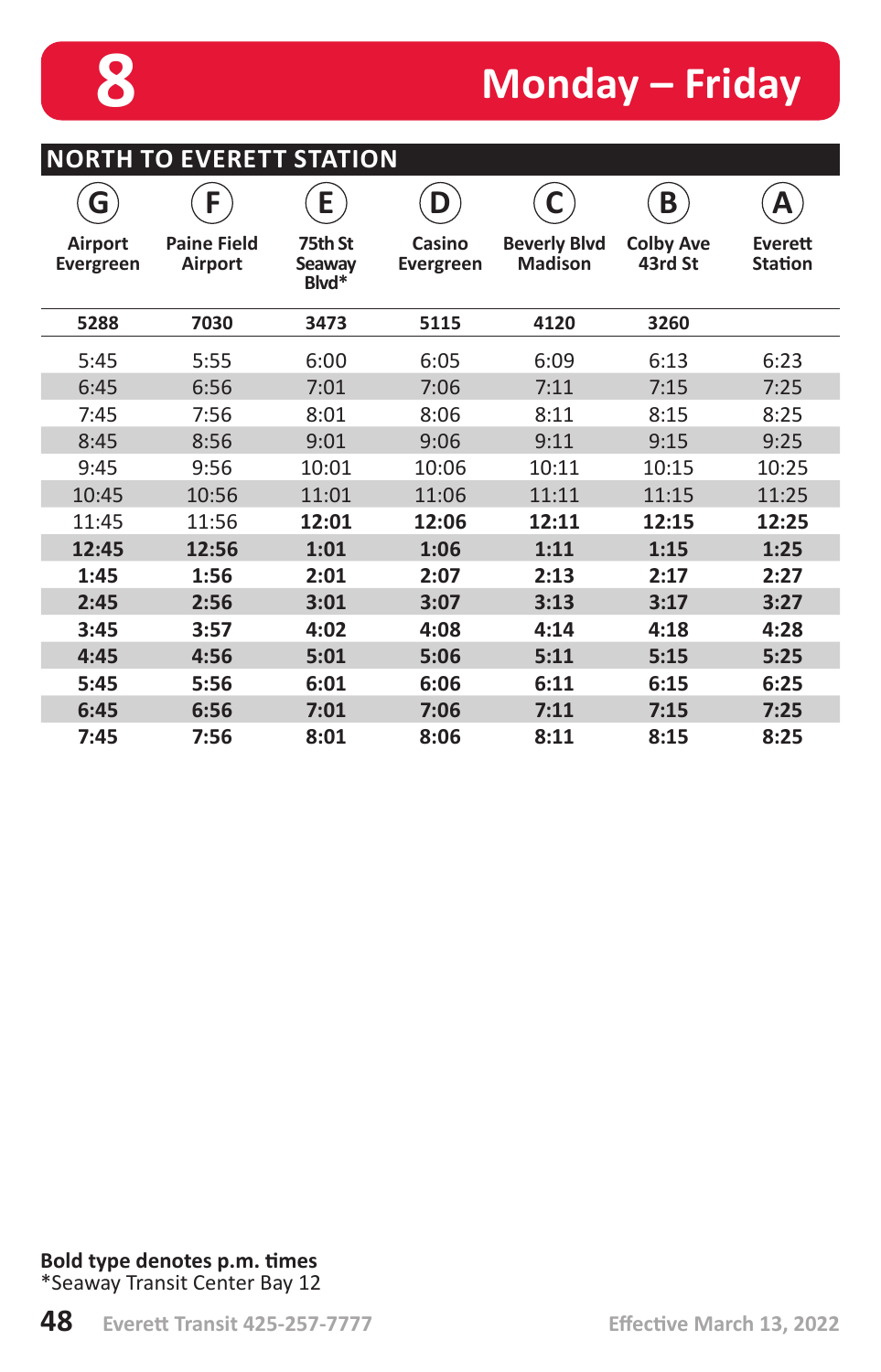# **Saturday 8**

### **SOUTH TO AIRPORT RD**

| А                                   | B                           |                                       | D                   | E                                | F                             | G                           |
|-------------------------------------|-----------------------------|---------------------------------------|---------------------|----------------------------------|-------------------------------|-----------------------------|
| Everett<br><b>Station</b><br>Bay D4 | <b>Colby Ave</b><br>41st St | <b>Beverly Blvd</b><br><b>Madison</b> | Casino<br>Evergreen | 75th St<br>Seaway<br><b>Blvd</b> | <b>Paine Field</b><br>Airport | Airport<br><b>Evergreen</b> |
| 2441                                | 3000                        | 4130                                  | 5120                | 3680                             | 7030                          |                             |
| 8:00                                | 8:04                        | 8:08                                  | 8:13                | 8:18                             | 8:25                          | 8:35                        |
| 9:00                                | 9:04                        | 9:08                                  | 9:13                | 9:18                             | 9:25                          | 9:35                        |
| 10:00                               | 10:05                       | 10:09                                 | 10:14               | 10:19                            | 10:26                         | 10:36                       |
| 11:00                               | 11:05                       | 11:09                                 | 11:14               | 11:19                            | 11:26                         | 11:36                       |
| 12:00                               | 12:05                       | 12:09                                 | 12:14               | 12:19                            | 12:26                         | 12:36                       |
| 1:00                                | 1:05                        | 1:09                                  | 1:14                | 1:19                             | 1:26                          | 1:36                        |
| 2:00                                | 2:05                        | 2:09                                  | 2:14                | 2:19                             | 2:26                          | 2:36                        |
| 3:00                                | 3:05                        | 3:09                                  | 3:14                | 3:19                             | 3:26                          | 3:36                        |
| 4:00                                | 4:05                        | 4:09                                  | 4:14                | 4:19                             | 4:26                          | 4:36                        |
| 5:00                                | 5:05                        | 5:09                                  | 5:14                | 5:19                             | 5:26                          | 5:36                        |
| 6:00                                | 6:05                        | 6:09                                  | 6:14                | 6:19                             | 6:26                          | 6:36                        |
| 7:00                                | 7:05                        | 7:09                                  | 7:14                | 7:19                             | 7:26                          | 7:36                        |

### **NORTH TO EVERETT STATION**

| G                           | F                             | E                          | D                   | С                                     | B                           | А                         |
|-----------------------------|-------------------------------|----------------------------|---------------------|---------------------------------------|-----------------------------|---------------------------|
| Airport<br><b>Evergreen</b> | <b>Paine Field</b><br>Airport | 75th St<br>Seaway<br>Blvd* | Casino<br>Evergreen | <b>Beverly Blvd</b><br><b>Madison</b> | <b>Colby Ave</b><br>43rd St | Everett<br><b>Station</b> |
| 5288                        | 7030                          | 3473                       | 5115                | 4120                                  | 3260                        |                           |
| 8:40                        | 8:51                          | 8:56                       | 9:01                | 9:06                                  | 9:10                        | 9:18                      |
| 9:45                        | 9:56                          | 10:01                      | 10:06               | 10:11                                 | 10:15                       | 10:23                     |
| 10:40                       | 10:51                         | 10:56                      | 11:01               | 11:06                                 | 11:10                       | 11:18                     |
| 11:45                       | 11:56                         | 12:01                      | 12:06               | 12:11                                 | 12:15                       | 12:23                     |
| 12:45                       | 12:56                         | 1:01                       | 1:06                | 1:11                                  | 1:15                        | 1:23                      |
| 1:45                        | 1:56                          | 2:01                       | 2:06                | 2:11                                  | 2:15                        | 2:26                      |
| 2:45                        | 2:56                          | 3:01                       | 3:06                | 3:11                                  | 3:15                        | 3:26                      |
| 3:50                        | 4:01                          | 4:06                       | 4:11                | 4:16                                  | 4:20                        | 4:31                      |
| 4:45                        | 4:56                          | 5:01                       | 5:06                | 5:11                                  | 5:15                        | 5:26                      |
| 5:45                        | 5:56                          | 6:01                       | 6:06                | 6:11                                  | 6:15                        | 6:23                      |
| 6:45                        | 6:56                          | 7:01                       | 7:06                | 7:11                                  | 7:15                        | 7:23                      |
| 7:45                        | 7:56                          | 8:01                       | 8:06                | 8:11                                  | 8:15                        | 8:23                      |

#### **Bold type denotes p.m. times** \*Seaway Transit Center Bay 12